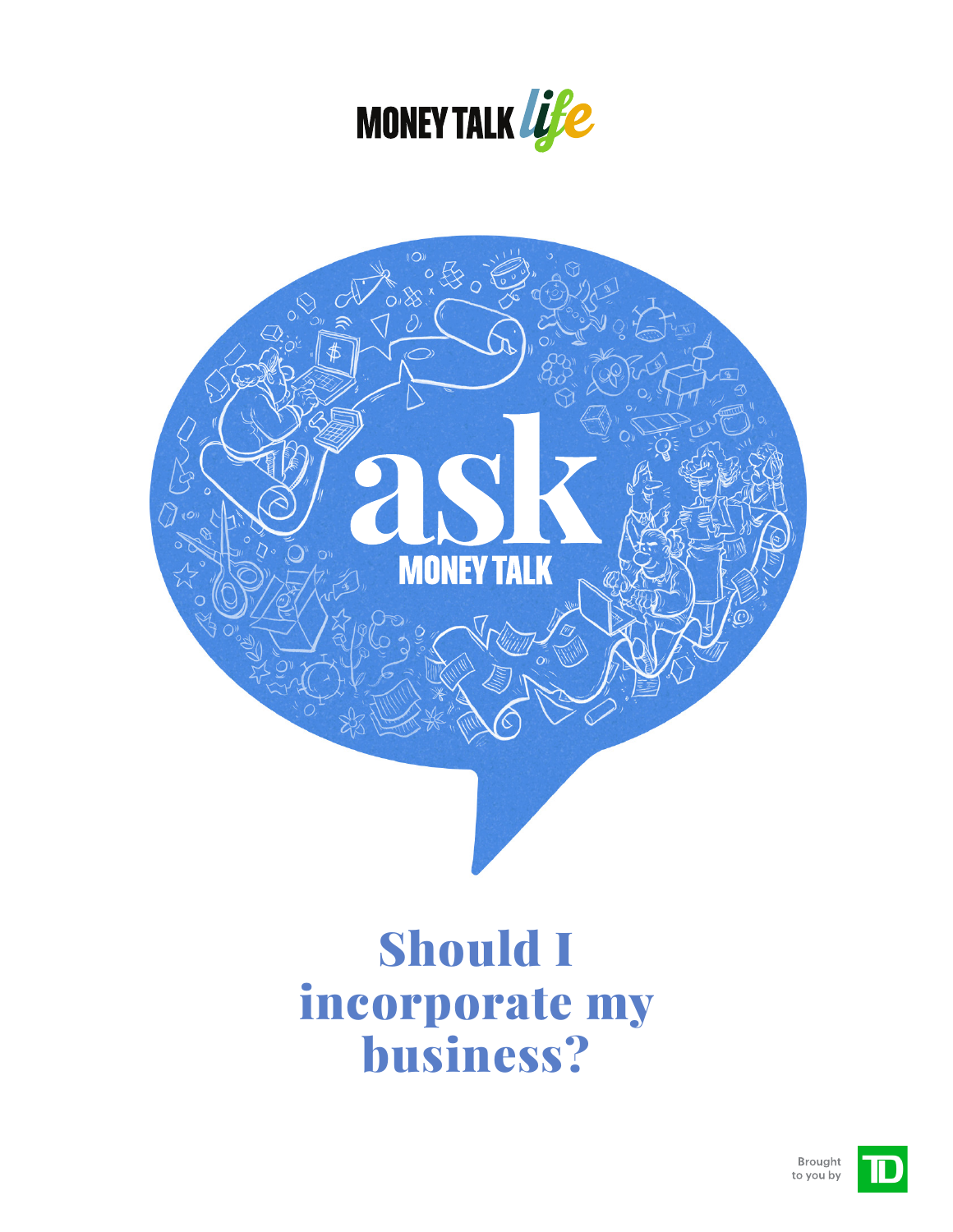I just started a small, part-time business selling handmade crafts online. I'm wondering whether it makes financial sense to incorporate or remain as a sole proprietor?

**A:** Congratulations on starting your own business! Being in business for yourself can be a lot of hard work, but it can also give you a sense of accomplishment, not to mention the potential to make some extra money you can sock away for retirement, for a vacation, or any other important goal. You may even consider reinvesting in your business to eventually build a bigger company!



**JEFF HALPERN** BUSINESS **CESSION** ADVISOR PLANNER, TD WEALTH

Incorporation essentially means you are separating the business from yourself and making it an independent legal entity. There can be some potential benefits of incorporating, such as a reduced tax rate, a lifetime capital gains exemption, and the ability to income-split with family members. But there can also be potential drawbacks, such as higher administration costs, increased paperwork and record-keeping requirements, as well as some complexities around how you can use the profits from your business. Whether it makes financial sense for you to incorporate may depend on a few unique factors: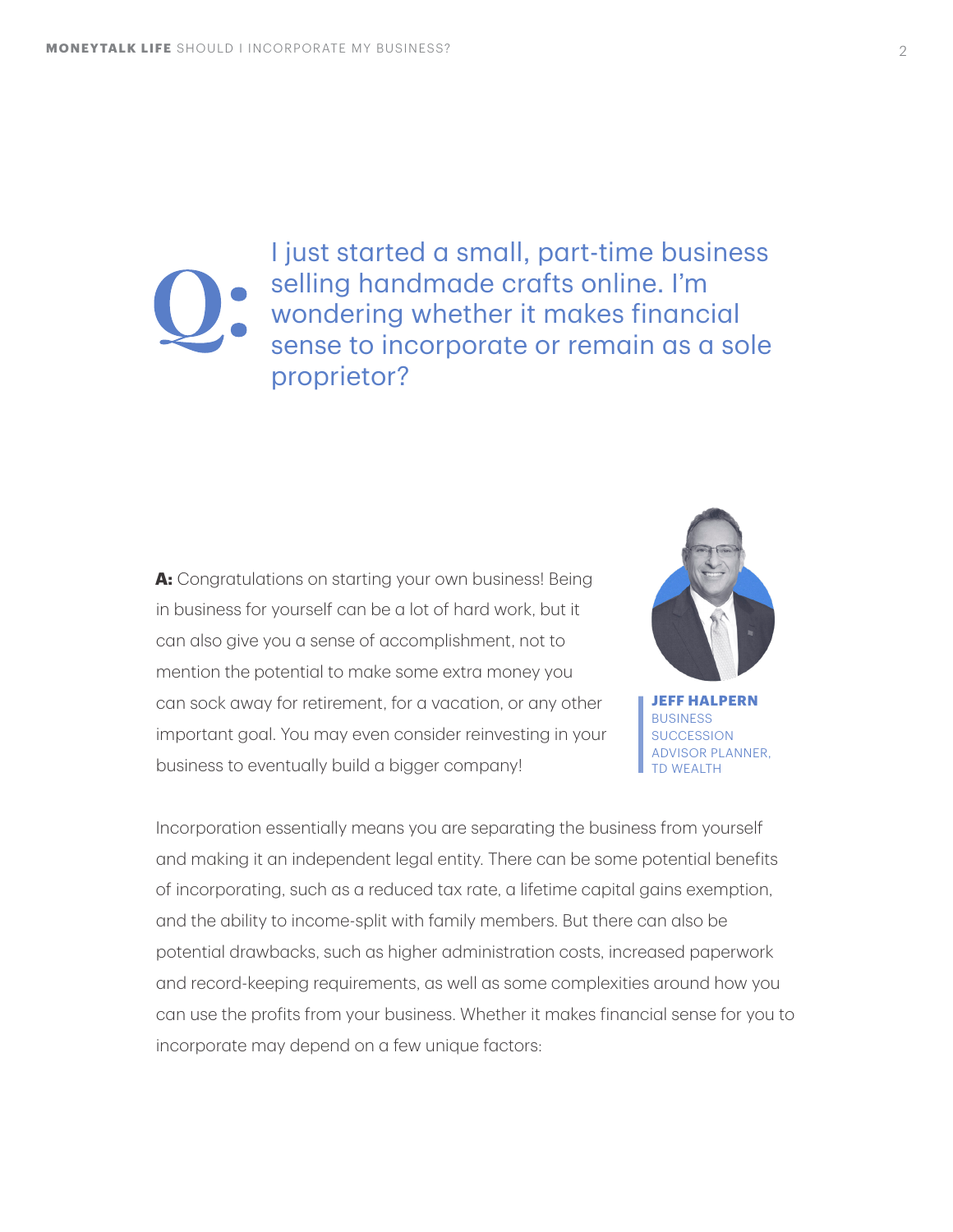## **With your new business, are you opening yourself up to legal liability?**

For example, could you get sued if one of your products harms someone? If so, incorporation might offer some liability protection.



**Do you have partners?** An incorporated business can have multiple owners and different share classes. That may allow various shareholders to have different entitlements to voting, dividends and capital.

**Are you already turning a profit?** If you are in the early days of your business and still experiencing losses, you may wish to remain a sole proprietor. As a sole proprietor, you may be able to write off some business losses against other income, including the salary you may earn from your day job. It might be better to consider waiting until you have some profits to incorporate, especially since there may be extra expenses that come with incorporation, such as increased accounting costs and incorporation fees.